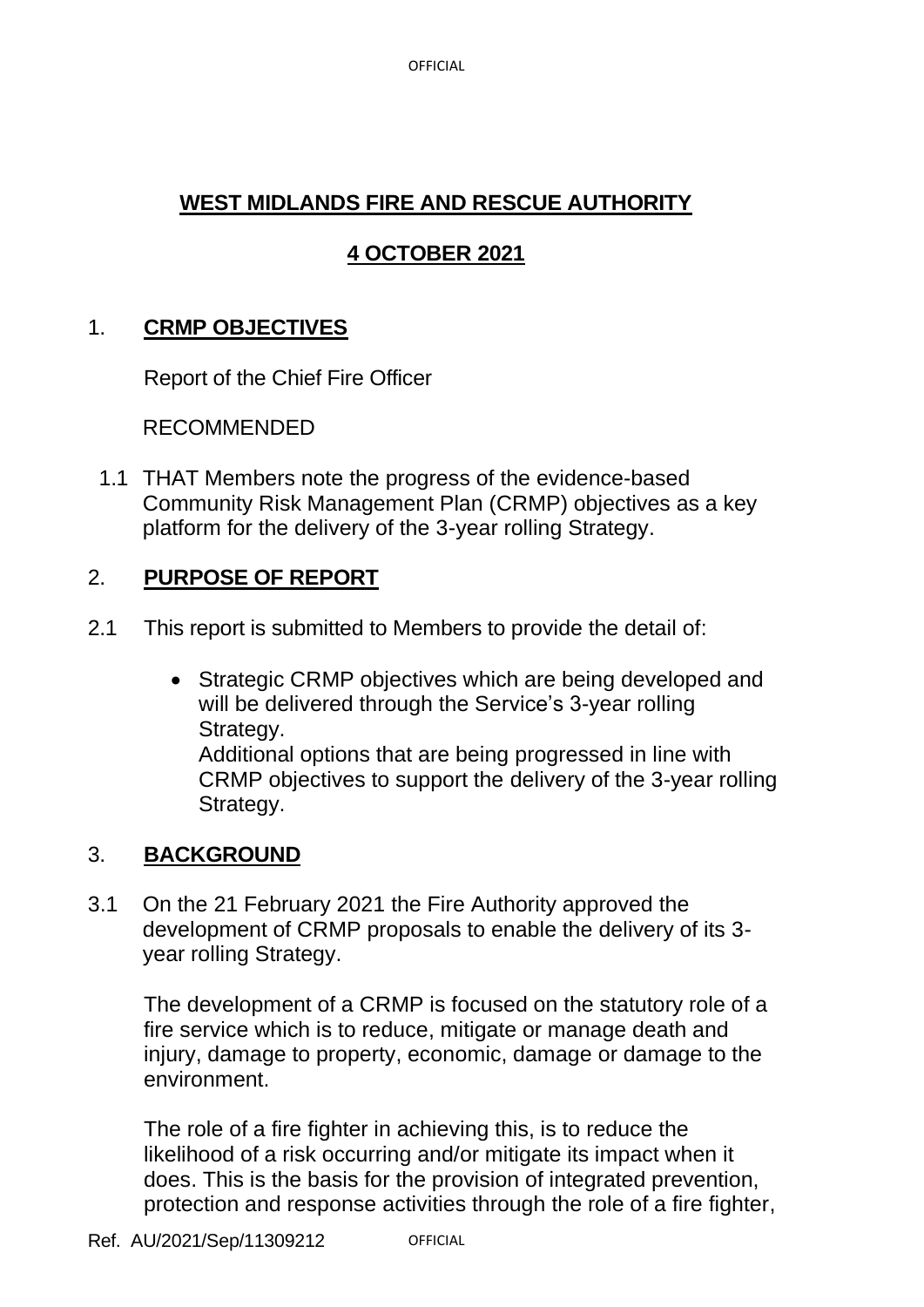aligned to the risk that is presented in a local CRMP. West Midlands Fire Service (Service) must seek to ensure that this statutory role can be delivered in the most effective and efficient way, which is able to respond to the changing risk environment.

#### **CRMP proposals**

- 3.2 The agreed CRMP proposals are high level and 'evidence based', informed by the review of the Service's CRMP in 2020. This provides an assessment of current and foreseeable risks across the West Midlands conurbation, along with the application of professional knowledge and judgement and is further informed through outcomes from the November 2020 public consultation.
- 3.3 The CRMP proposals agreed in February 2021 are outlined below:
	- 1. A review of the key factors that contribute to survivability.
	- 2. A review of the current approach to responding to Road Traffic Collisions, Automatic Fire Alarms and Secondary Fires to consider alternative approaches to responding to these current and changing risks.
	- 3. A review of the future impact of emerging risks on the CRMP, including how prevention, protection and response services may need to change to enable flexibility in the delivery of our services.
	- 4. To consider the most appropriate interventions to reduce vulnerability to fire and other risks through the CRMP.
	- 5. To continue to prioritise a range of opportunities to digitally enable the workforce and communities to transform the delivery of services
- 3.4 The Strategic Enabling Team (SET) have refined and developed each of these proposals into specific objectives through a structured and planned approach using dedicated 3PT projects, overseen through the CRMP project. Specific monthly CRMP workshops have supported progression and ensured dependencies across these objectives are effectively captured and planned for.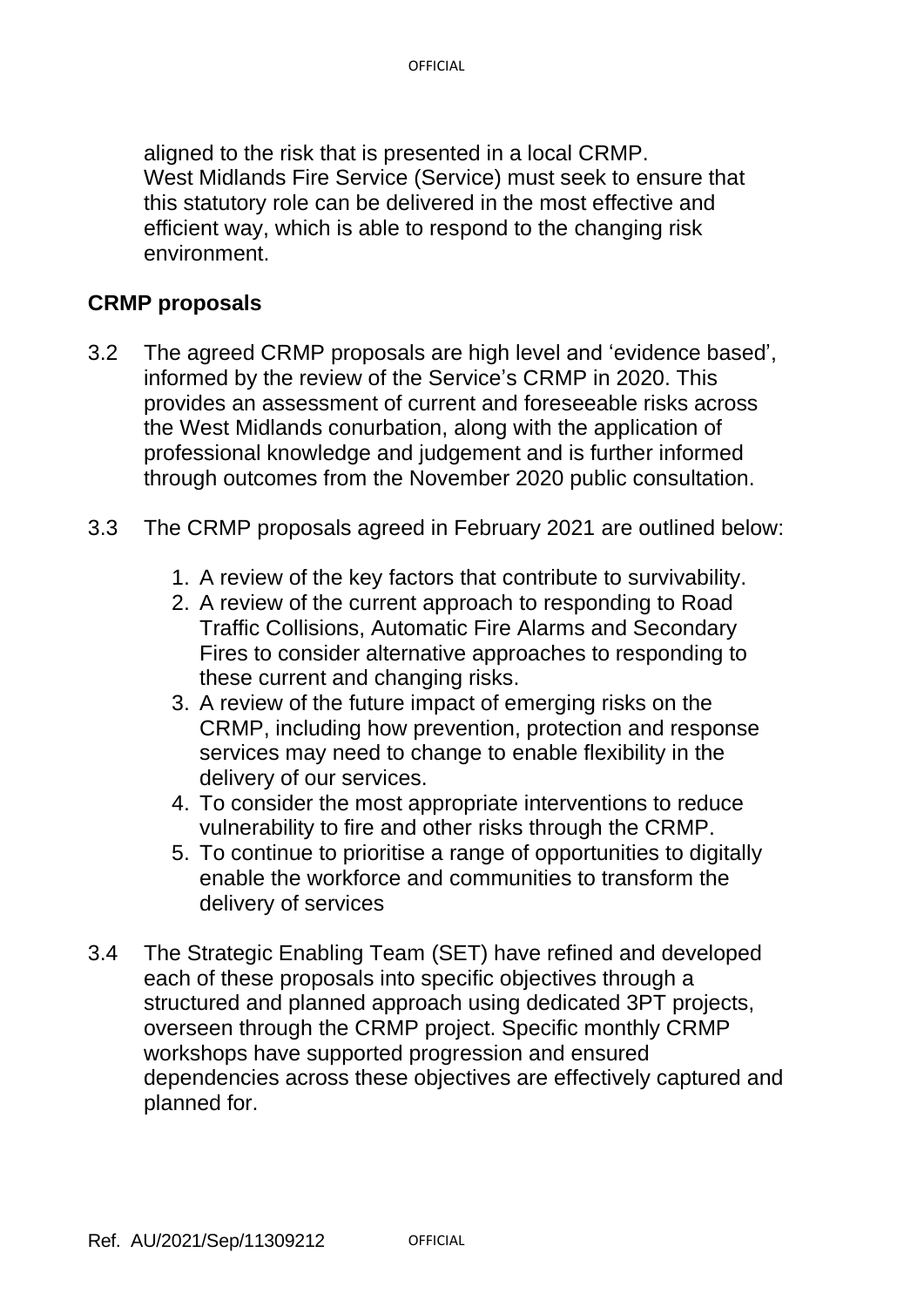- 3.5 The CRMP objectives have been further defined into the following areas:
	- 1. Survivability
	- 2. Review of our approach to responding to Automatic Fire Alarms
	- 3. Establishing a blended approach to the use of our fleet, incorporating reviewing our approach to responding to road traffic collisions and secondary fires
	- 4. Emerging Risks
	- 5. Reducing Health Inequalities
- 3.6 In developing the CRMP objectives it became evident that the approved approach to 'flexible fleet management' was an additional area which would need to be reviewed.
- 3.7 The use of flexible fleet management was an approach agreed in 2019 as a financial control measure, enabling the Chief Fire Officer (CFO) to pre-state appliances off the run, to achieve annual efficiency savings of £3.8 million.
- 3.8 This approach continues to be used in 2021/22. Aligned to the progression of the CRMP objectives and the principles set out in paragraph 3.10 below, a solution is being sought which will identify alternative approaches to meeting these efficiency savings and maximise resource availability. These solutions will aim to put risk, data, and intelligence at the forefront of all our prevention, protection and response activities.
- 3.9 CRMP objectives and their progress has been updated into Members throughout August and September 2021 and most recently, to all Authority Members via the Policy Planning Forum on 13 September 2021.
- 3.10 The following principles form the basis of the development of CRMP objectives and alternative options to our approach to flexible fleet management. These principles have a clear focus on transforming the way in which services are provided to local communities.
	- To continue to evolve our delivery of risk-based services aligned to the needs of local communities.
	- To create opportunities and make the best use of our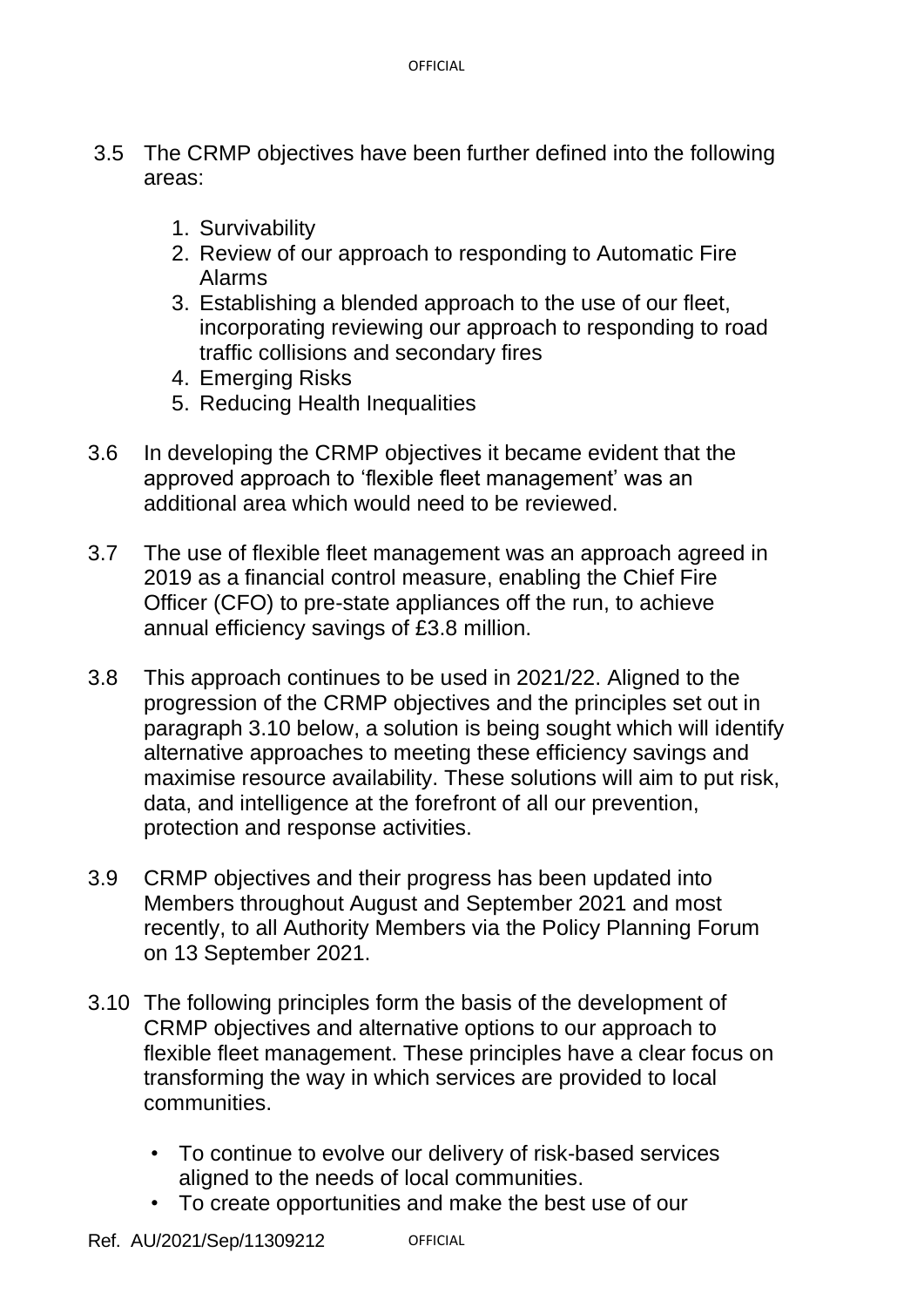resources to effectively manage changing risk.

- To sustain our delivery of risk-based services to local communities.
- To maintain and enhance our HMICFRS rated 'outstanding' response services.
- To enable sustainable and resilient services for now and the future
- Maintain and expand our offer to partners and communities, delivering services which are in the communities' interest.
- Manage Health and Safety considerations within existing arrangements, ensuring safe systems of work.
- Deliver the most effective CRMP working with our staff.
- 3.11 As set out in this report, the development of CRMP objectives have been developed from a position of risk reduction and making the most effective use of resources. Both current and future budget considerations (which form part of the medium-term financial planning within our 3-year rolling strategy) will inform how these proposals are implemented.

#### 4 **Progression of CRMP objectives and anticipated impact on our 3-year rolling strategy**

- 4.1 **Survivability:** The CRMP review undertaken in 2020 proposed, *'SET will commission the review of those key factors that contribute to the survivability timeline and research, through the technical CRMP group'.*
- 4.2 This objective in its first phase, will provide an evidence base to understand the key stages in the development of an incident, which may influence the number of personnel needed to resolve the incident. Research will seek to understand the impact of response times and crewing levels on the overall effectiveness and speed at which category 1 (high risk) incidents are addressed. The outcomes of this research are to identify if getting to a fire earlier on in its development impacts on the amount of people and resources that are required to resolve the incident. The development of this research and its outcomes will enable the delivery of the aims set out in both Risk Based Crewing and Blended Fleet CRMP objectives.
- 4.3 This objective is in its early stages of development and officers are in discussion with the University of Central Lancashire, with the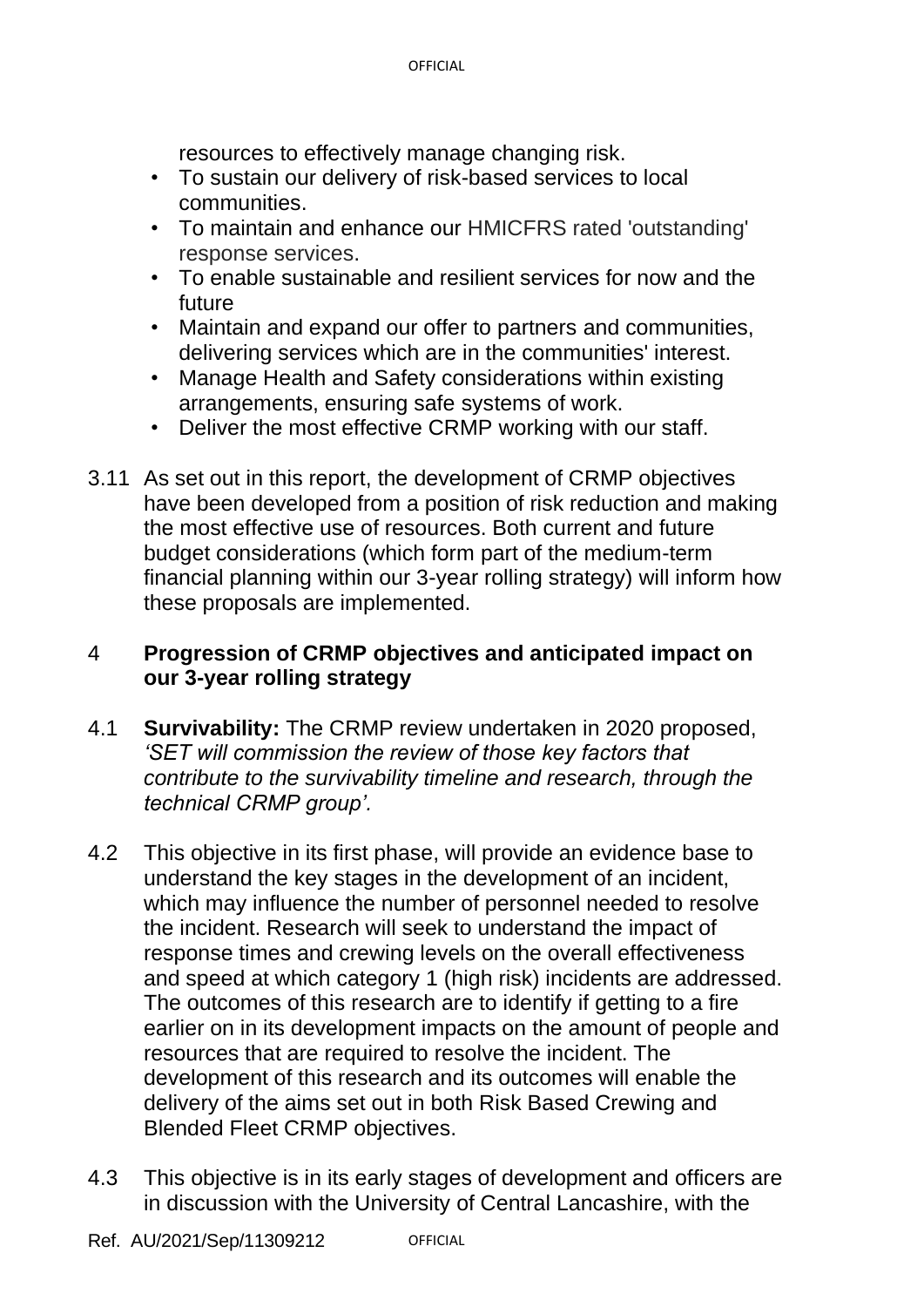aim of working in partnership to progress the work.

- 4.4 **Automatic Fire Alarms (AFAs):** The CRMP review undertaken in 2020 proposed that: '*the current approach to responding to AFAs, will be reviewed to determine the opportunities these changing risks provide in considering alternative approaches to responding'.*
- 4.5 The CRMP public consultation, conducted between November 2020 and January 2021, identified 88% of respondents agreed that the Service should consider alternative approaches to AFAs.
- 4.6 As part of the development of CRMP proposals identified earlier in the report, a review of the approach to the Service's attendance at AFA's is being undertaken across three timed phases. This is to ensure that the appropriate resources (people and appliances) are mobilised proportionate to risk.
- 4.7 Fire control already dynamically mobilise\*\* resources to AFAs, which enables the right resource to be sent based on what is known about the incident.

\*\*(Dynamic Mobilising - using resources flexibly and efficiently allowing Fire Control to alter or amend the level of initial response to best match the incident needs with the resources available)

- 4.8 The aim of this work is to:
	- provide options for the appropriate resource(s) (people and vehicles), to respond to an AFA within the 3 category types: *non-sleeping, sleeping non-managed and sleeping managed.*
	- review our approach to dynamic mobilisation to identify opportunities to respond more efficiently.
	- ensure that WMFS responds appropriately to all AFAs where there is a fire.
- 4.9 Phase 1 of this proposal has already delivered a re-categorisation of AFAs.
- 4.10 We know that from the AFA calls received between 2019 and 2021, 0.9% of these resulted in a fire incident. Therefore, phases 2 and 3 will go on to continue to gather and analyse data to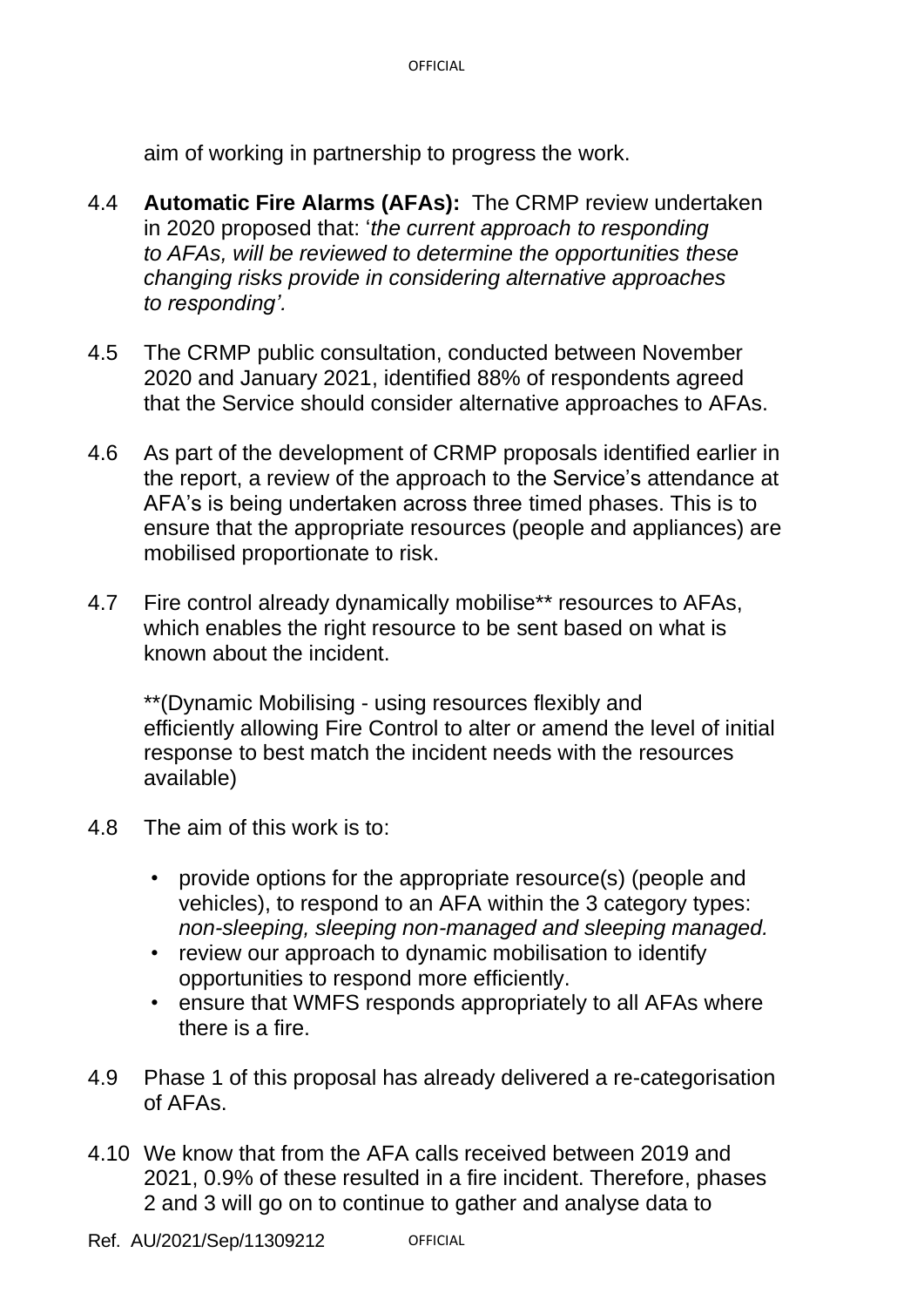support the review of response options and resource allocations.

- 4.11 Once all options are appraised and considered by the Strategic Enabling Team and Chief Fire Officer, it is anticipated that a revised approach to responding to AFAs will be implemented in April 2022 as part of phase 3.
- 4.12 **Blended Fleet, including review of our response to Road Traffic Collisions (RTCs) and Secondary Fires:** The CRMP review proposed that the '*current approach to responding to RTCs, AFAs and Secondary Fires will be reviewed to determine the opportunities these changing risks provide in considering alternative approaches to responding'*
- 4.13 The Blended Fleet proposal is developing to further focus on the type of fleet the Service uses to respond to incidents, prevention and protection interventions in the future.
- 4.14 West Midland Fire Service (WMFS) delivers services to the community through its blended fleet. This is currently made up of Pump Rescue Ladder (PRL) appliances and Brigade Response Vehicles (BRVs) and a number of specialists vehicles such as Business Support Vehicles (BSVs) and Hydraulic Platform Vehicles (HPVs). These specialist vehicles are used dependent on the need of certain types of incidents.
- 4.15 The review of AFAs (as detailed in the above section), Road Traffic Collisions and Secondary Fires (which are being considered within this proposal) all seek to understand how the Service can respond differently to non-life risk incidents.
- 4.16 The Blended Fleet proposal aims to further diversify the use of fleet when responding to current and known risks. This enables the Service to protect the availability of appropriate resources for Category 1, high risk incidents, as well as ensuring they remain available to deliver key community risk reduction activities. It will also consider how the fleet should develop for the future aligned to changing risks within the CRMP.
- 4.17 The following principles have been determined by the Strategic Enabling Team for the development of this proposal:
	- A fleet that enables simultaneous activity across all prevention,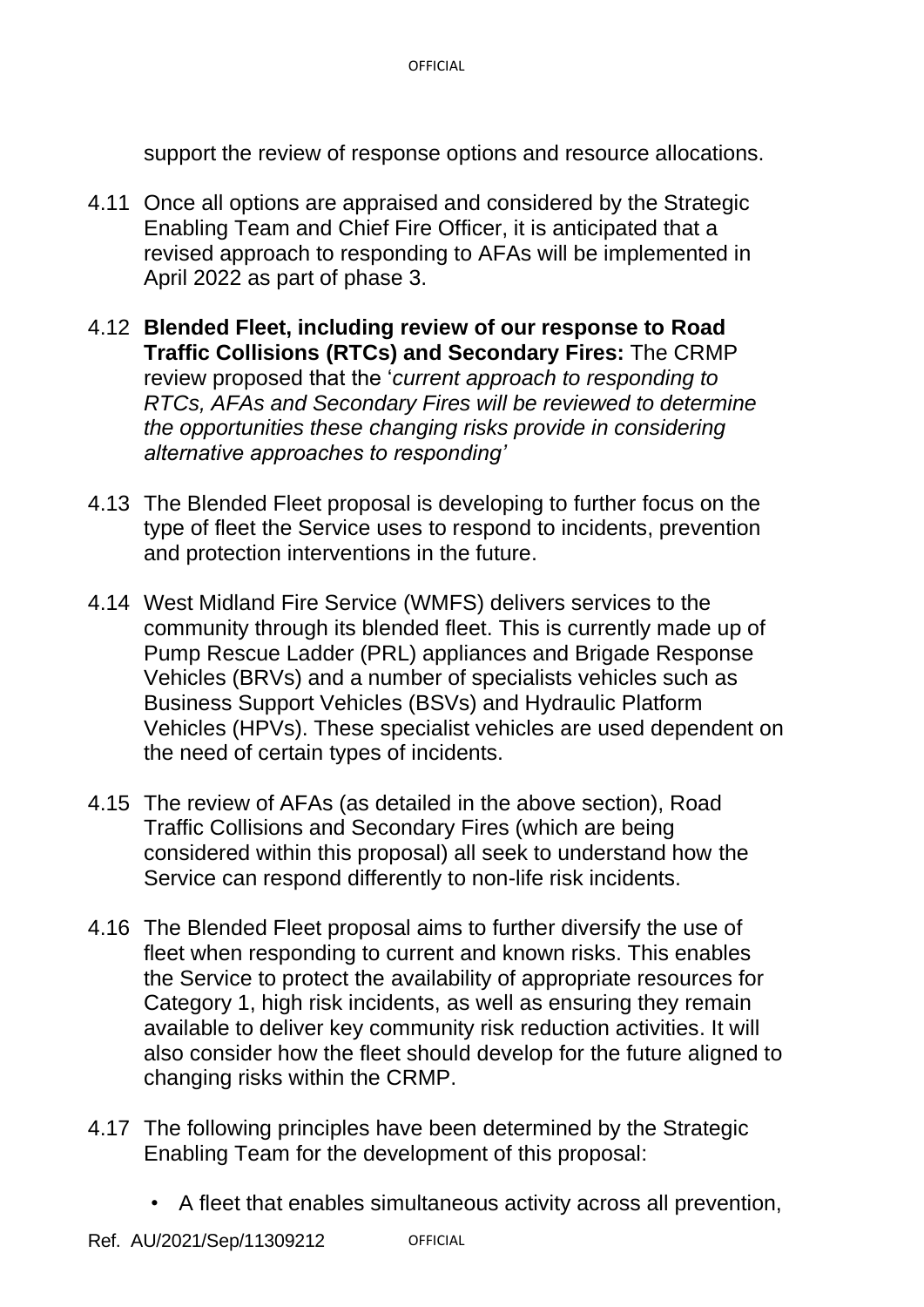protection and response activities, maximising the value release of every resource.

- Commitment to diversifying the current fleet, with more environmentally efficient vehicles which meet external targets.
- A fleet that facilitates a proportionate and flexible response to all incident types.
- Support the principles of people-based mobilising, with the ability to provide enhanced flexible staffing to deliver community risk reduction.
- Enabling our people, to select the most appropriate resource to direct activities to risk reduction*.*
- 4.18 Reviews of Road Traffic Collision, AFA and Secondary Fire incidents response will identify opportunities when considering alternative approaches to responding. This work is currently reviewing initial data and considering the options for trial. These trials are anticipated to commence between Q3 and Q4 2021/22.
- 4.19 This proposal is in its initial stages of development and will work across other CRMP proposals, as well as Risk Based Crewing to identify the best approach to further evolving our fleet. It is anticipated that initial outcomes will be considered by the Strategic Enabling Team and Chief Fire Officer in March 2022.
- 4.20 **Reducing Health Inequalities:** The CRMP review proposed *'the most appropriate interventions to reduce vulnerability to fire and other risks will be determined through the CRMP, using the principle of an integrated approach to prevention, protection, and response activity enhancing the 'up stream' approach to fire fighting*.'
- 4.21 The public consultation undertaken in November 2020 identified 75% of those who responded, agreed the Service should tackle the wider issues causing vulnerability to fire and other risks. These findings align to those of the Marmot Report, which has linked health inequalities, to risk and vulnerability to fire and other emergencies, i.e., the cause of the cause.
- 4.22 The Service's targeted 'person-centred' approach to prevention interventions uses the principle of 'upstream activity'. Identifying and tackling the causes of the causes of preventable death and related injury, underpins our prevention activity.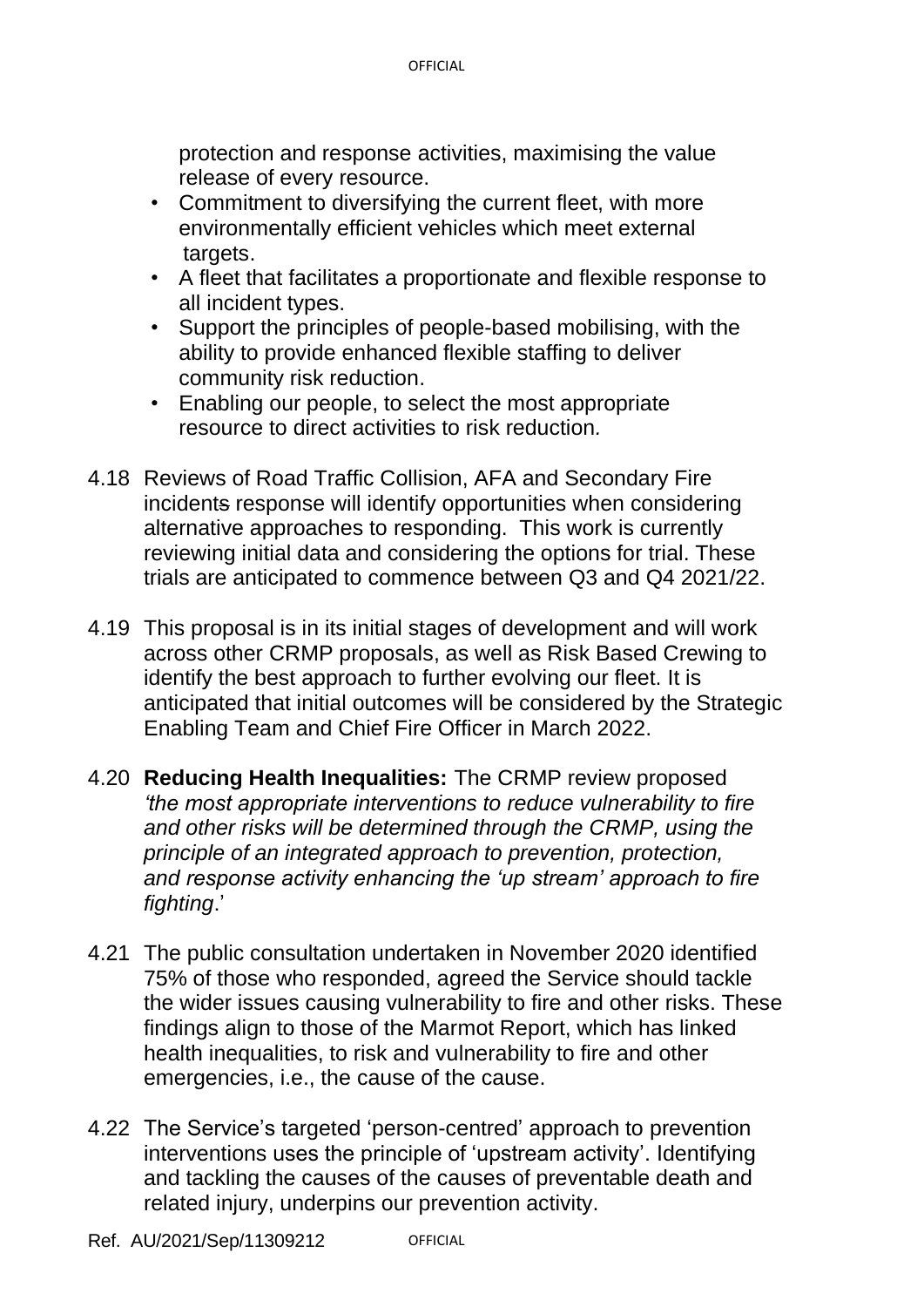- 4.23 This proposal seeks to develop the Service's approach to upstream firefighting through prevention interventions, aiming to reduce health inequalities across an individual's life course. These interventions will:
	- Be targeted at reducing health inequalities through engaging with people about their health and wellbeing.
	- Allow the community to take action to reduce health inequalities through community access to digital services
	- Identify people in the community at risk and vulnerable to fire and other emergencies through intelligence from data shared between partners
	- Enhance working with partners to reduce health inequalities, reduce risk and vulnerability to fire and other emergencies.
	- Engage with people about health and wellbeing where the issue impacts on their risk and vulnerability to fire and other emergencies
- 4.24 Digital transformation of prevention services is a focus of this work as it can enable communities to become more independent and resilient in reducing health inequalities. Many of the interventions that will contribute to the development of this objective, will seek to use existing resources and work collaboratively across our partners.
- 4.25 It is anticipated that our future work with partners to reduce health inequalities as a cause of risk and vulnerability to fire will involve being commissioned to do this. Some of these future interventions are anticipated to have clear links to the wider fire fighter role map considerations.
- 4.26 **Emerging risks:** As a key outcome of the CRMP review the identification of new and emerging risks requires a greater understanding and assessment, to identify the potential new and increased hazards these present and how they may therefore result in risks to the community.
- 4.27 Emerging risks include climate change, terrorism, complex built environment, high-profile events (e.g. Commonwealth Games 2022) & major infrastructure projects (HS2).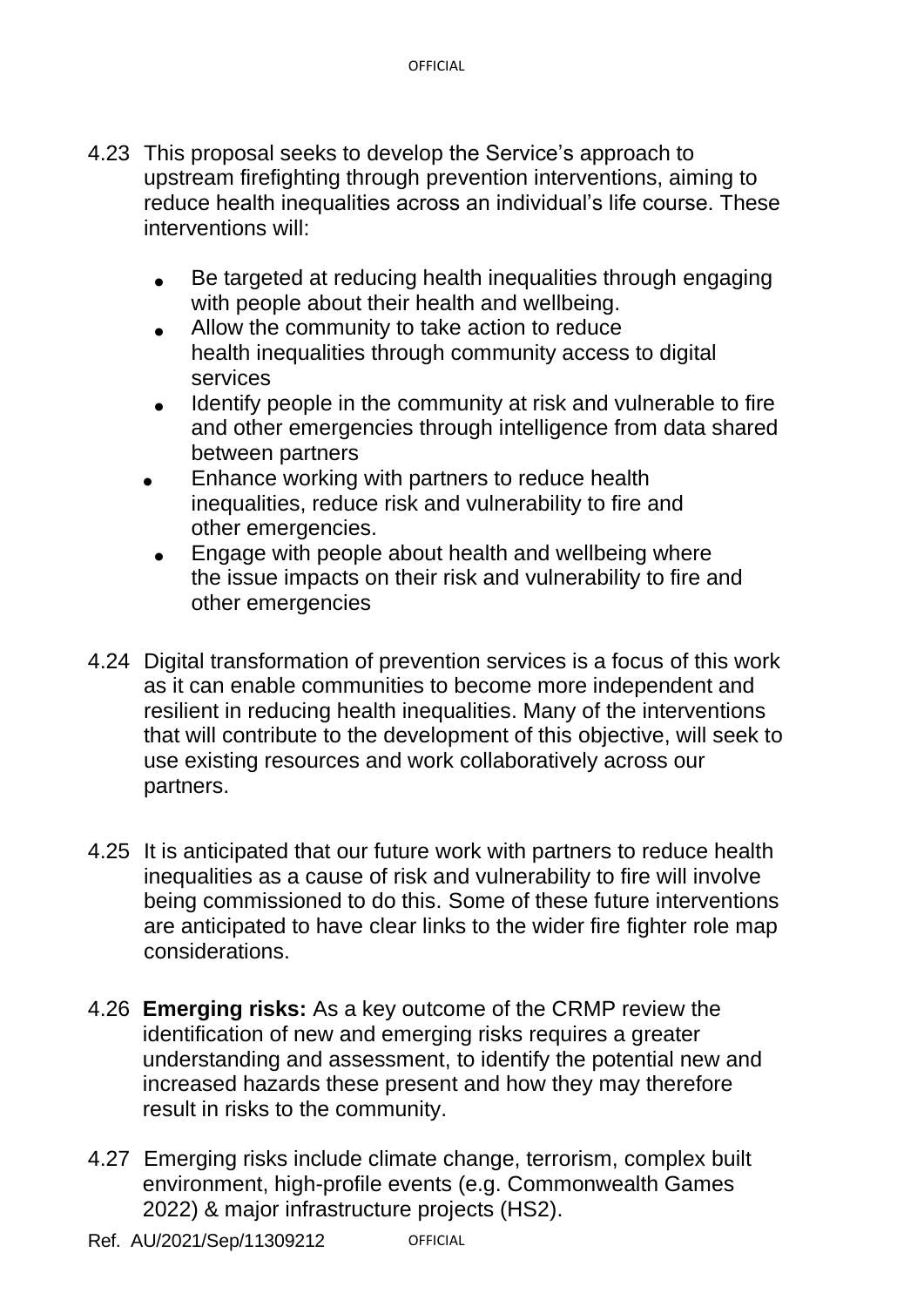- 4.28 The Fire Authority agreed that the impact of Emerging Risks on the CRMP would need to be planned for and Prevention, Protection & Response resources adapted to reduce and mitigate their impact.
- 4.29 To ensure that the Service has the capability and capacity to deal with identified and emerging risks, the Chief Fire Officer approved the introduction of a third Technical Rescue Unit (TRU) station for WMFS, located at Sutton Coldfield fire station in the Birmingham Local Authority area. The project has a 'go-live' date of May 2022, in time for the Commonwealth Games event to be hosted in Birmingham and at remote sites across the West Midlands.
- 4.30 The development of this enhanced specialist capability will mitigate risks in an agile and flexible way. It will also increase levels of assurance and resilience in the provision of these services both locally within the West Midlands, as well as through National Resilience requirements.
- 4.31 It is also anticipated that the Service will enhance its contribution to the 'Prevent Strategy' around extremism and terrorism, which will improve staff awareness and contribution to this agenda. This will continue to demonstrate our role as a key partner in supporting community cohesion, as well as support and enhance the Service's cohesion' element of the DICE strategy.
- 4.32 This objective will not impact on the response for category 1, high risk, incidents and category 2,3,4 incidents. Prevention & Protection activity will be supported by other stations.
- 4.33 The personnel requirements are likely to require staff movement and as such there is clear engagement with representative bodies taking place and this will continue through the Employee Relations Framework.
- 4.34 As part of the developing work a feasibility study into how additional resilience may be available to support specialist response activity (e.g. HQ and/or departmental staff) is being undertaken.
- 4.35 **Risk Based Crewing:** The Risk Based Crewing Proposal seeks to maximise resource availability whilst transforming the way in which we deliver our Response, Prevention or Protection based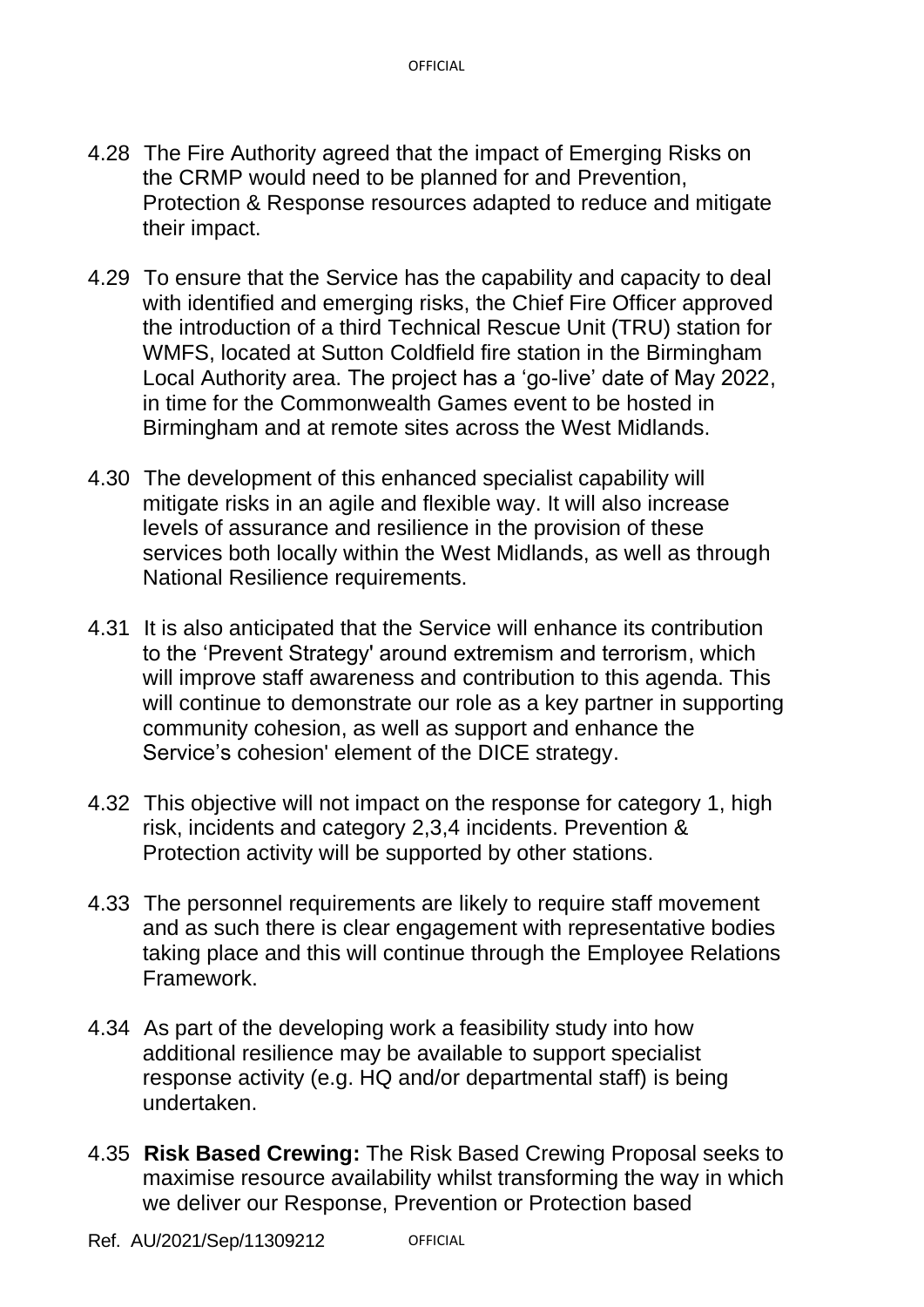activities.

- 4.36 Aligned to the Authority's budget arrangements, the Services current approach using the flexible management of fleet, is to reduce the numbers of BRVs available at any one time, due to the requirement to make in year savings of £3.8 million. This is achieved by not utilising voluntary additional shifts to meet organisational shortfalls in staffing.
- 4.37 The Risk Based Crewing approach will look to increase fleet availability through the flexible use of staffing (rather than fleet as the current approach) across different vehicles at Fire Stations. It will deliver enhanced efficiency through more closely matching resource to risk across Prevention, Protection and Response and support the expansion of the 'blended fleet' which will be a key dependency. This will maximise community risk reduction activity through the increased availability of resources, and the proportionate crewing of each vehicle based on the activity being attended.
- 4.38 This approach will require station-based staff to adopt an agile approach to how they utilise, and crew our blended fleet in a way that is appropriate to the activity being undertaken and the associated risk.
- 4.39 The principles of risk-based crewing are scalable, and there is scope to 'flex' the approach to accommodate further financial efficiencies if required.
- 4.40 This proposal will be trialled across several fire stations to understand impacts and benefits. A 3-month trial will take place between November 2021 and January 2022. To ensure evaluation of the trial outcomes and the progression of other CRMP objectives such as Blended Fleet, it is anticipated implementation of Risk Based Crewing will commence in April 2022

# 5 **Alternative options**

5.1 As this report identifies, the CRMP objectives focus on how the Service can continue to evolve and improve the delivery of services to communities. The objectives seek to achieve this in different ways and are aligned to the principles set out in paragraph 3.10.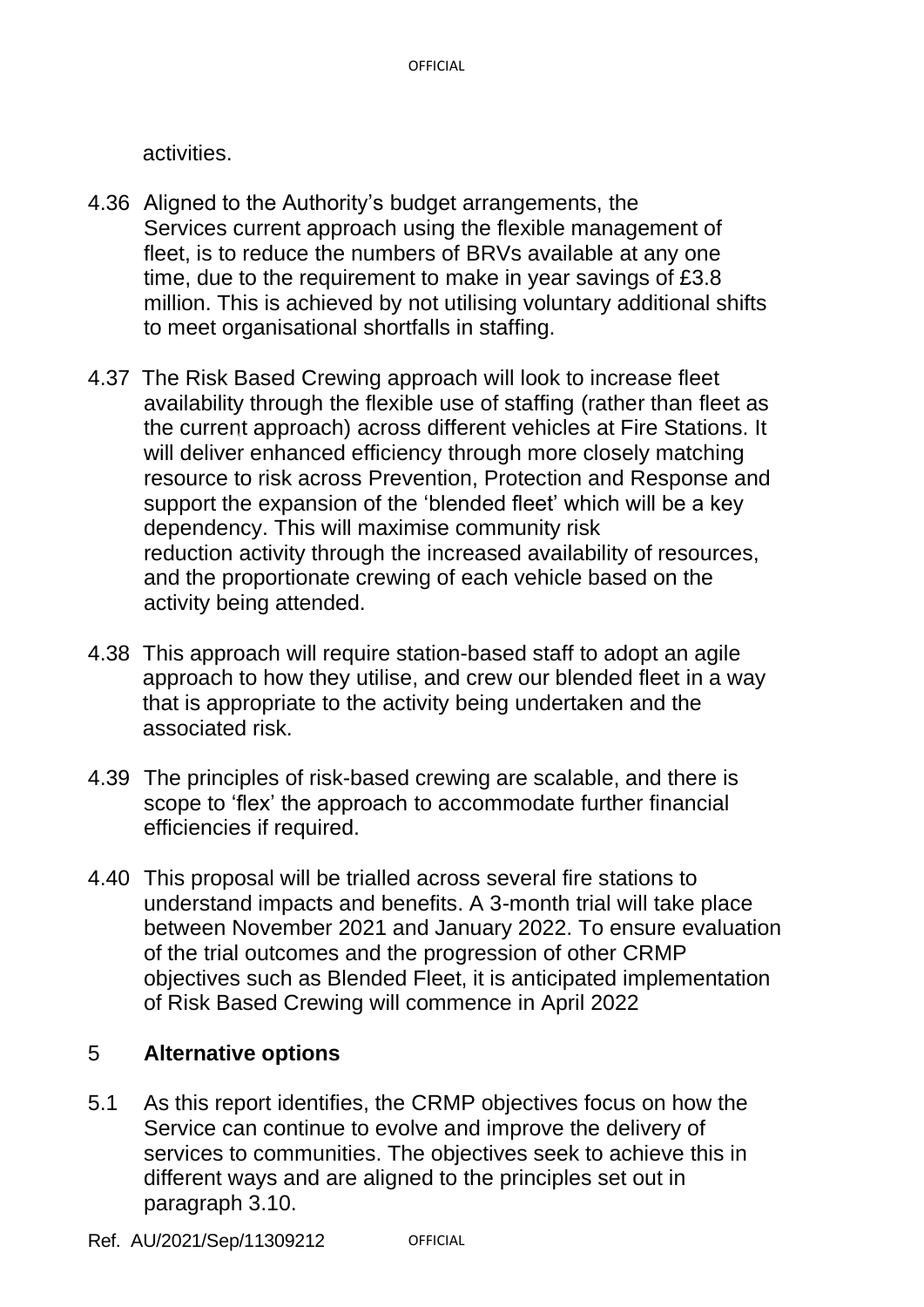- 5.2 Officers and the Fire Authority have considered alternative options to support the delivery of CRMP objectives, although some of these are not aligned to the principles of the CRMP planning (paragraph 3,10) or the 3-year rolling Strategy 2021-24.
- 5.3 The development and implementation of a retention policy has been agreed and will support the Service and CRMP objectives. This will enable where needed, the retention of skills and expertise required to deliver CRMP objectives through the 3- year rolling Strategy.
- 5.4 The use of reserves and commercial use of estates have been considered and it has been agreed they are not viable options for enabling the progression and implementation of CRMP objectives as part of the 3-year rolling Strategy. The use of estates is an ongoing area of work which can support development from a narrow financial perspective. Assurance of progress of estates will be provided through the Audit and Risk Committee.
- 5.5 The options of compulsory redundancies and station closures have also been considered. These are not desirable options for both the Authority and Officers. These options do not align to the CRMP planning principles. The progression and implementation of CRMP objectives over the 3-year planning period are designed so that these options should not need to be explored.

#### **Summary considerations**

- 5.6 Each of the CRMP objectives detailed in this report are focused on reducing risk to our communities and increasing the capacity and skills of staff for community risk reduction activity.
- 5.7 The CRMP objectives do not seek to change the Authority's agreed 3-year rolling Strategy, or annual plan and priorities. They aim to transform our approach to delivering the 3-year rolling Strategy so that this can be achieved in the most effective and efficient way.
- 5.8 The planned approach to the delivery of CRMP objectives will be progressed using operational decision making, through Chief Fire Officer delegations set out in Part 3 of the Authority constitution, Scheme of Delegations.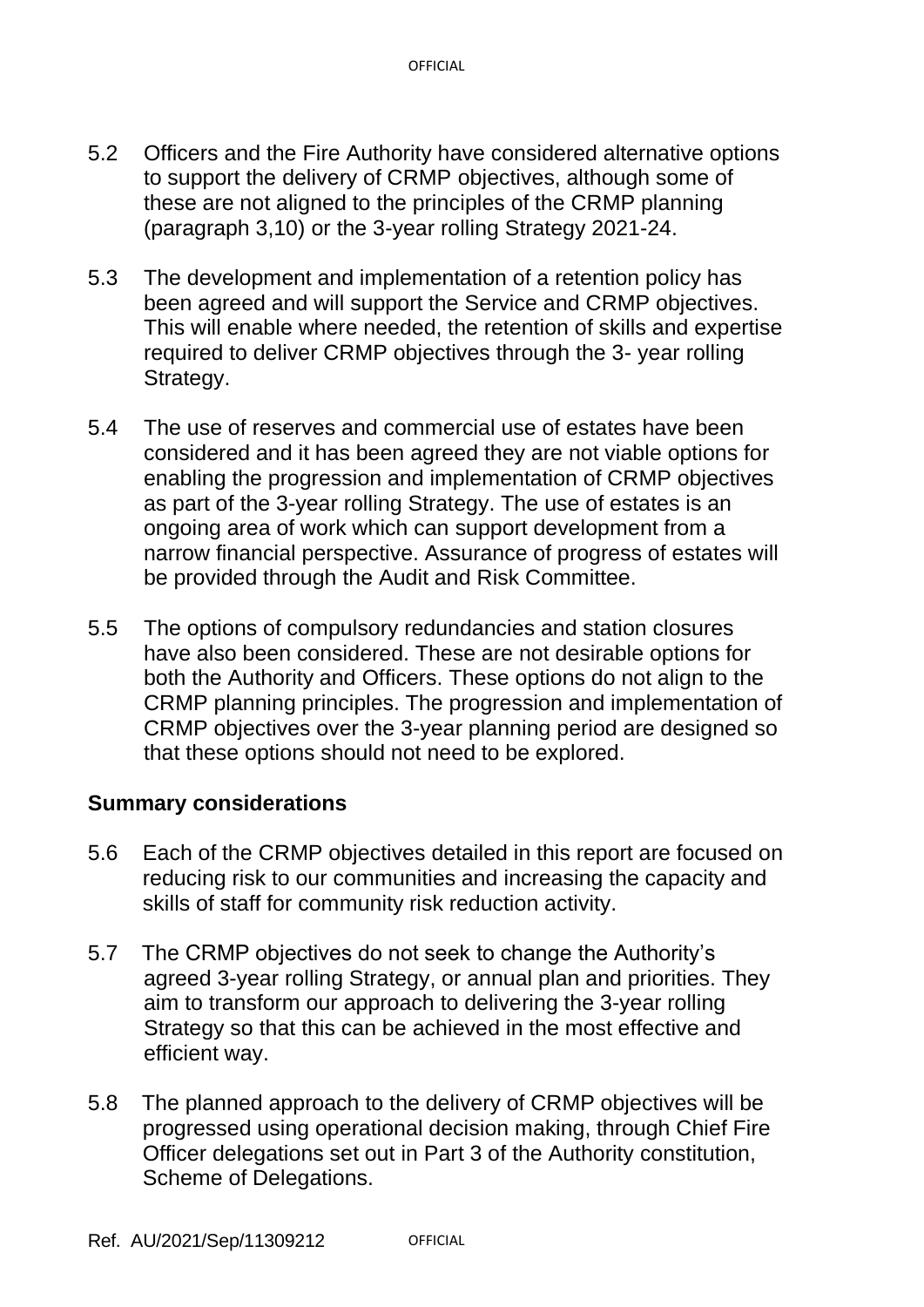- 5.9 A key planning assumption (aligned to earlier principles) is that our future services will be delivered in a more flexible and agile way. To achieve this the Service aims to put person-based mobilising at the forefront of determining how an incident will be resourced, depending on the type of risk it presents. This will enable a more dynamic approach to mobilising to incidents. This will not result in a change to our response levels to high-risk incidents and as such, the CRMP objectives seek to ensure that the 5-minute attendance time to high-risk incidents is maintained.
- 5.10 Maximising community risk reduction activity will enable the role of a fire fighter to continue to focus on reducing risk through both prevention and protection activities. The majority of CRMP objectives will have an impact on how we deliver prevention activity for the future. The Reducing Health Inequalities objective will specifically engage partners and the workforce on how we can deliver interventions, which seek to reduce these inequalities, as a recognised contributor to risk and vulnerability of an individual to fire and other incidents.
- 5.11 The CRMP objectives are each developing at a different pace, and some have been prioritised to enable early implementation and transformation. Dependencies across objectives are carefully managed through 3PT, to ensure that these can release the most benefit to local communities. For example, the outcomes of the AFA objectives, Road Traffic Collision and Secondary Fires review will inform the progression of the Blended fleet in the short term.
- 5.12 Individual CRMP objectives will engage with staff and stakeholders in a proactive way and as determined by the 3PT project plan. A wider CRMP communication and engagement strategy supports informing and awareness across the workforce and stakeholders. Where CRMP objectives result in a change to working practices, these will be engaged and developed through the WMFS Employee Relations Framework.
- 5.13 Being able to deliver services in a different way, to meet the changing operating environment as well as the diverse needs of communities requires 'smarter' ways of working. The WMFS CRMP consultation outcomes have told us that our communities agree with the ongoing the use of technology and digital solutions, to complement our face-to-face engagement and delivery Safe and Wells. Digital innovation is a consistent consideration in the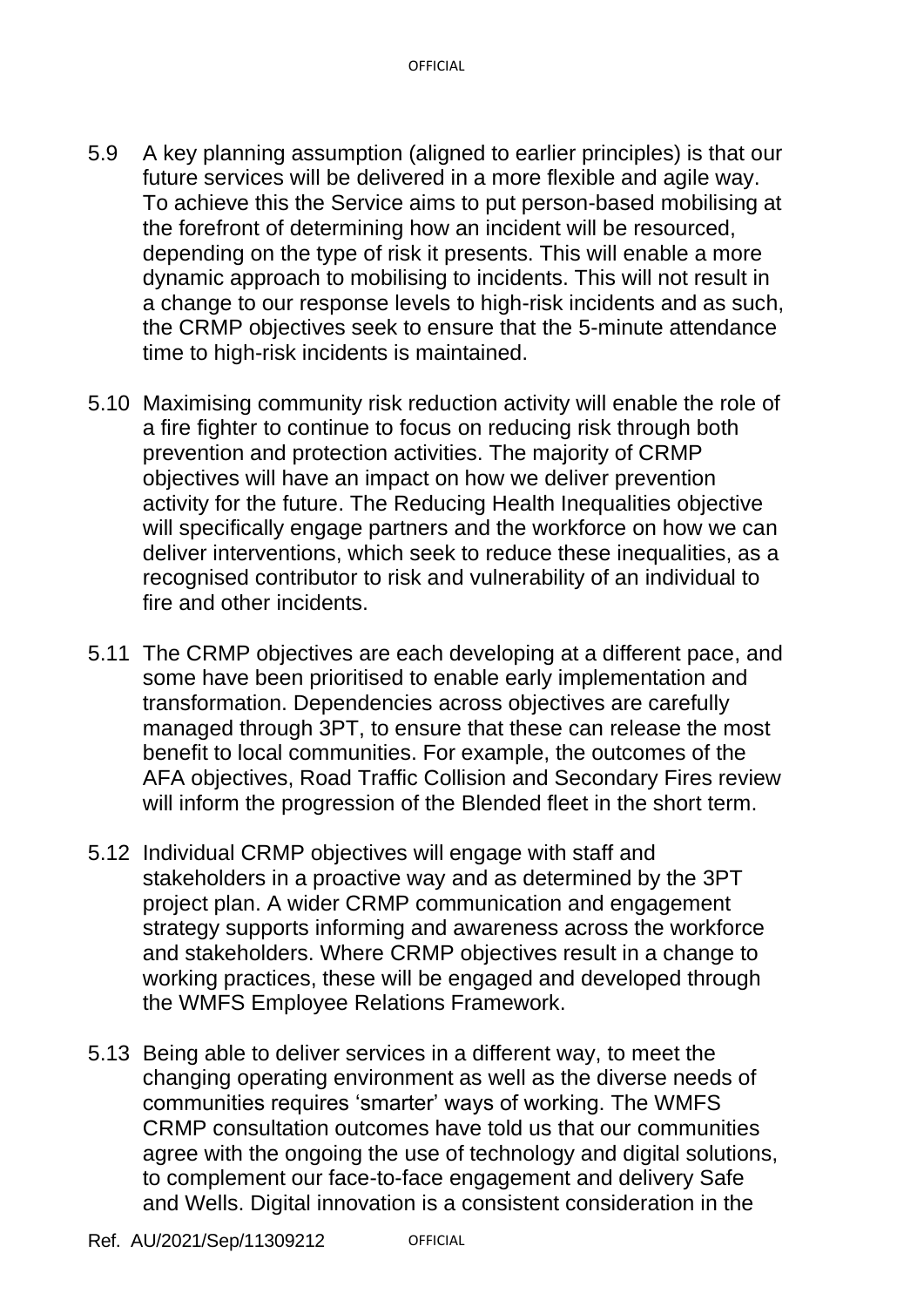planning and design of CRMP objective deliverables. Increasing our digital ways of working will allow the Service to focus the capacity and skills or staff on engaging each other and the community, targeting the skills of its workforce focus on delivering community risk reduction services those most vulnerable.

#### 6. **EQUALITY IMPACT ASSESSMENT**

6.1 The matters contained in this report. Each individual CRMP proposals will require an individual Equality Impact Assessment to enable its most effective approach to planning.

## 7. **LEGAL IMPLICATIONS**

7.1 The recommendations in this report ensure the effective and efficient delivery of Fire and Rescue Authority Services as set out on the Fire and Rescue Services' Act, Regulatory Reform Order, Emergency Order, Civil Contingencies Act and the National Framework which incorporates the duties of these Acts, but also the requirements for governance and assurance of performance.

#### 8. **FINANCIAL IMPLICATIONS**

- 8.1 It is anticipated that each of the options in Section 4 of this report would lead to an improvement in the effectiveness and efficiency of the Service.
- 8.2 Whilst the CRMP objectives primarily focus on transforming services in response to changing risks, some of the options in Section 4 have the potential to enable financial efficiency savings. This is particularly the case with the Risk Based Crewing option, which could achieve annual financial efficiency savings of at least £3.8M, with scope to 'flex' the approach to accommodate further financial efficiencies if required.
- 8.3 Progress on the CRMP proposals will be reported to future Fire Authority meetings, with any associated financial efficiency savings being reflected within the budget report, due to be considered by the Authority on 14 February 2022.

#### 9. **ENVIRONMENTAL IMPLICATIONS**

9.1 There are no environmental implications.